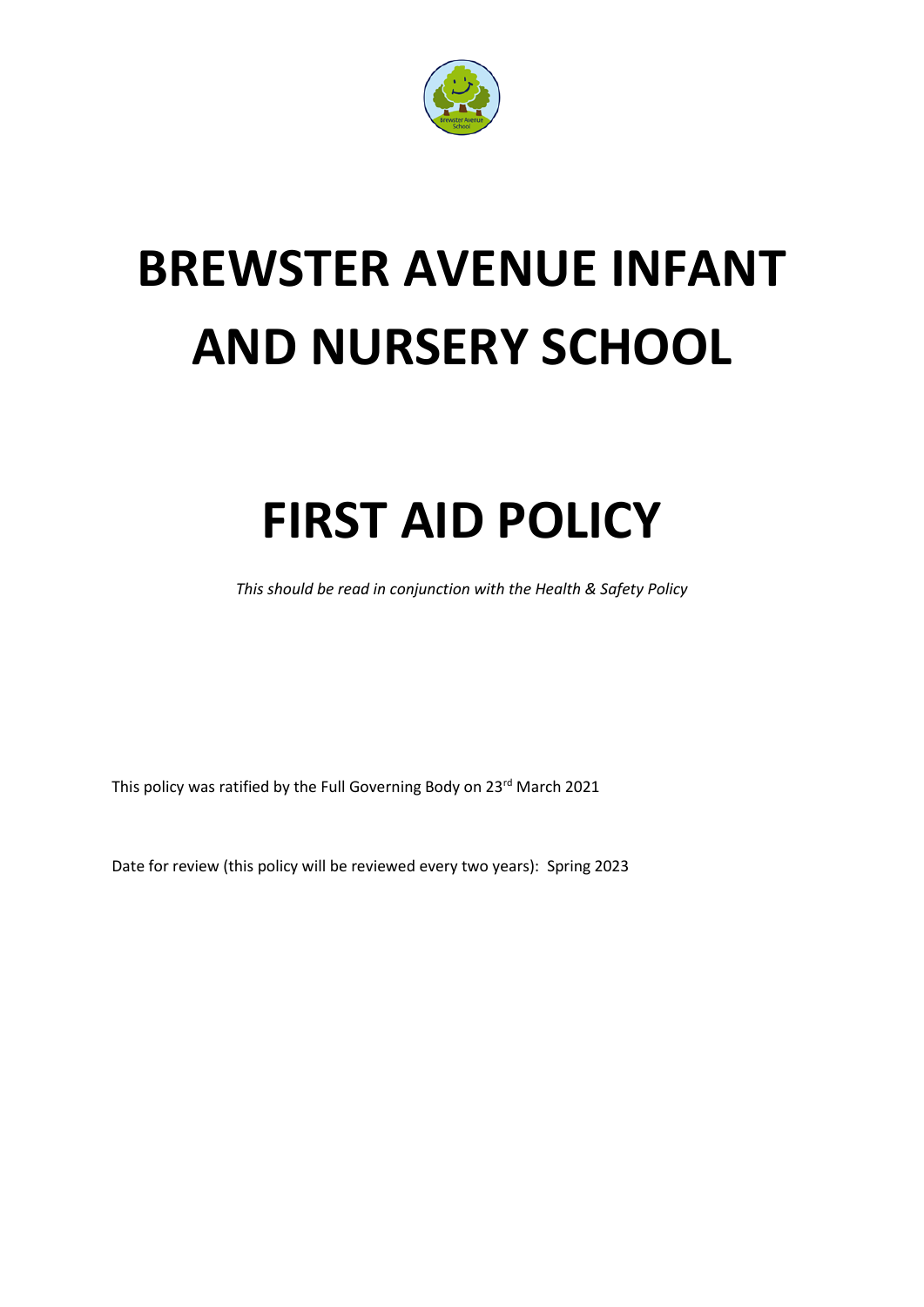#### **1. Introduction**

Brewster Avenue Infant and Nursery School will undertake to ensure compliance with the relevant legislation with regards to the provision of First Aid for pupils, staff, parents and visitors.

#### **2. Purpose**

- To preserve life
- To limit worsening of the condition
- To promote recovery
- To provide first aid as necessary from trained adults
- To promote health and safety awareness in children and adults, in order to prevent first aid being necessary
- To encourage every child and adult to take responsibility for their own health needs

## **3. First Aid Provision**

3.1 First Aid containers are found in the:

- Staff room
- Nursery classroom
- Children's toilet/ cloakroom areas Reception and Year 1/2
- Family Centre After School Club Room
- Woodland shed
- Ice packs are stored in the corridor freezer, in the freezer in class 2, the freezer in nursery and in the after school club freezer
- 3.2 Portable First Aid kits are taken on educational visits.
- 3.3 Hayley Convertino will ensure the maintenance of the contents of the first aid boxes and other supplies. In her absence, the Headteacher will take charge of First Aid arrangements.
- 3.4 The children's cloakroom area will be used for treatment, sickness and the administration of first aid.
- 3.5 A defibrillator is available and stored in the Finance Office
- 3.6 All staff will ensure that they have read the school's First Aid Policy.

## **4. First Aid Training**

The headteacher is responsible for ensuring that there is an adequate number of qualified first aiders and paediatric first aiders.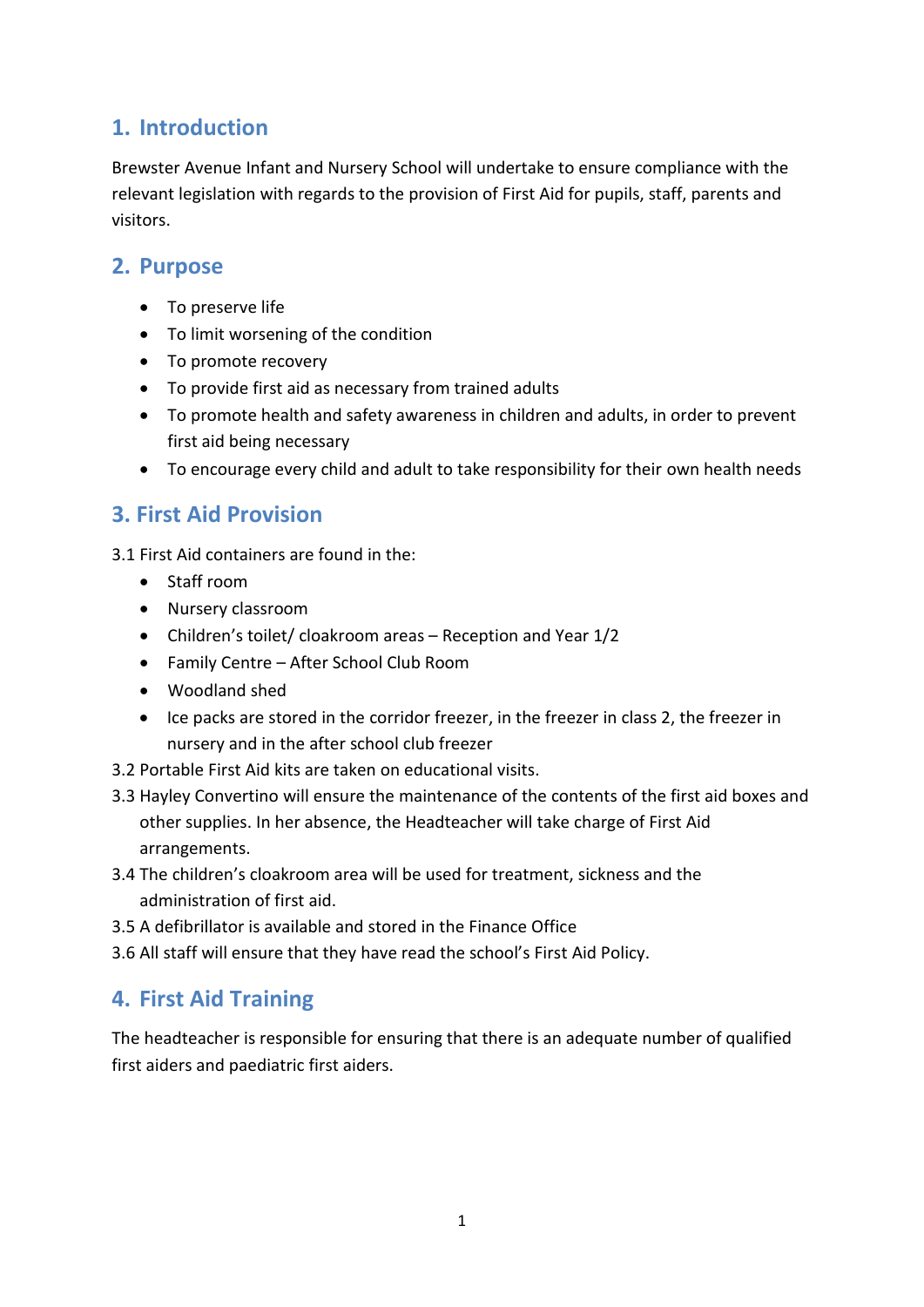## **5. Head Injures**

- 5.1 Accidents involving a pupil's head can be problematic because the injury may not be evident (e.g. internal) and the effects only become noticeable after a period of time.
- 5.2 All staff carefully monitor children with head injuries during the day and parents will be notified by a member of staff at the end of the school day, provided with an advice letter and asked to sign to say that they have been notified and received the relevant information.
- 5.3 Parents will be phoned and notified by phone of a facial injury to minimise any shock or distress that they might experience when collecting their child.
- 5.4 Parents will be notified by phone of a more significant head bump and given the option to come into school to check their child, if a Paediatric First Aider deems this necessary
- 5.5 Serious head injuries will always be referred for medical treatment.

### **6. Emergency Arrangements**

- 6.1 Where the injury is an emergency, an ambulance will be called, following which the parents will be contacted.
- 6.2 Where hospital/ medical treatment is required but it is not an emergency, parents will be called and asked to collect their child and take responsibility for their care.
- 6.3 In the event that the parent cannot be contacted, the Headteacher (or another member of staff appointed by the Headteacher) will accompany them to hospital and stay with them until a parent arrives.
- 6.4 An ambulance will always be called on the following occasions:
	- In the event of a serious injury
	- In the event of a significant head injury
	- In the event of a period of unconsciousness
	- When there is a suspected fracture and it has not been possible to move the child without significant discomfort
	- In the event of an allergic reaction/ after the administration of emergency medication for anaphylaxis

#### **7. Illness**

- 7.1 Any pupil complaining of illness will be looked after by class staff, in the first instance. Advice may be sought from a Paediatric First Aider e.g. rashes
- 7.2 Parents will be contacted and asked to collect a child if:
	- They have a temperature
	- They have vomited
	- They have an unexplained rash
	- They feel unwell and their behaviour is significantly out of character e.g. falling asleep, not eating, lethargy, avoiding play and learning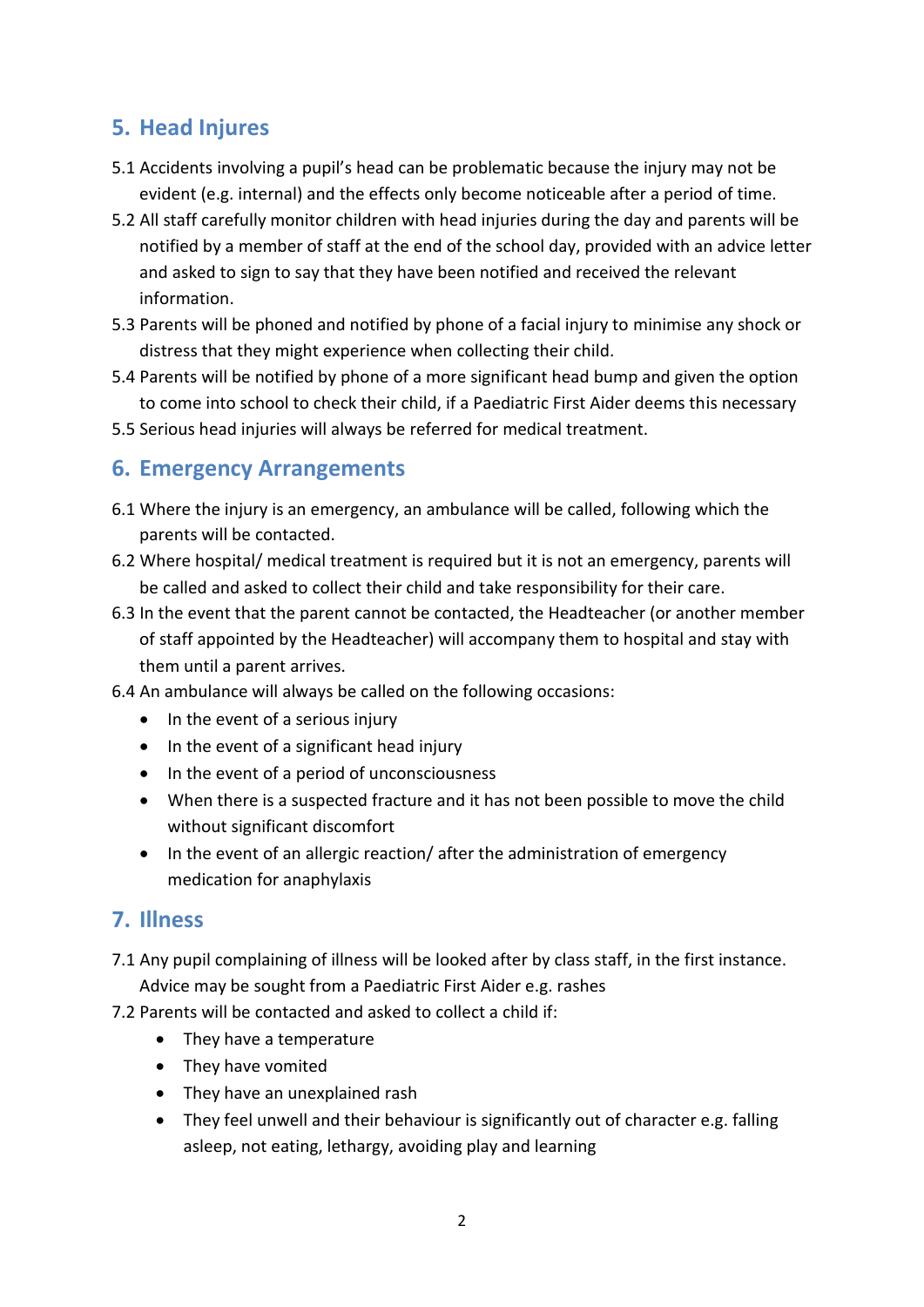## **8. Hygiene/ Infection Control**

- 8.1 Hands should be washed before and after administering first aid.
- 8.2 Single-use disposable gloves must be worn when treatment involves blood or other bodily fluids.
- 8.3 All soiled dressings etc should be put in a yellow clinical waste bag.
- 8.4 Bodily fluids on the floor should have absorbent granules sprinkled onto them and then swept up with the designated dustpan and brush (stored in the cleaning cupboard). This should go into a yellow bag.
- 8.5 Exposed cuts and abrasions should be covered if bleeding/seeping.

#### **9. Incident Reporting**

- 9.1 Accident record book
	- An accident form will be completed as soon as possible after the accident occurs by the member of staff or first aider who deals with it.
	- The white 'top copy' must be given to the parent at the end of the school day
	- Accidents or incidents involving staff or visitors, must be reported to the Office Manager and a report on the online LA reporting system.
- 9.2 Reporting to the Health and Safety Executive
	- The Office Manager will record reportable incidents and also any violence at work incidents to school staff on the LA incident reporting system within 24 hours of occurrence.
	- Reportable injuries, diseases or dangerous occurrences include:
		- o Death
		- o Fractures, other than to fingers, thumbs and toes
		- o Amputations
		- o Any injury likely to lead to permanent loss of sight or reduction in sight
		- $\circ$  Any crush injury to the head or torso causing damage to the brain or internal organs
		- o Serious burns (including scalding)
		- o Any scalping requiring hospital treatment
		- o Any loss of consciousness caused by head injury or asphyxia
		- o Any other injury arising from working in an enclosed space which leads to hypothermia or heat-induced illness, or requires resuscitation or admittance to hospital for more than 24 hours
		- $\circ$  Injuries where an employee is away from work or unable to perform their normal work duties for more than 7 consecutive days
		- o Where an accident leads to someone being taken to hospital
		- $\circ$  Where something happens that does not result in an injury, but could have done